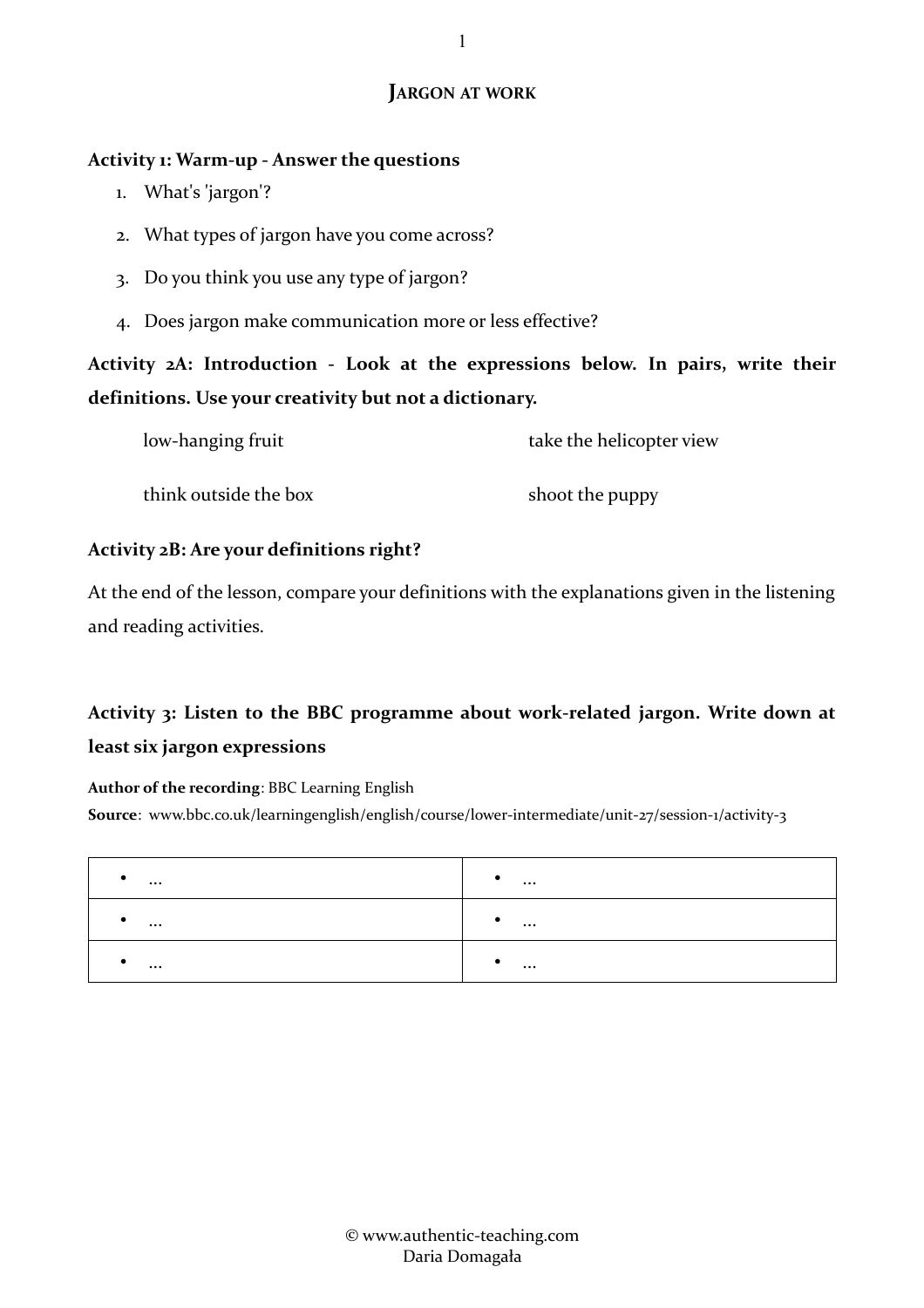| $\mathbf{1}$   | blue-sky thinking        | A | to be creative and not limit your thinking                                           |
|----------------|--------------------------|---|--------------------------------------------------------------------------------------|
| $\overline{2}$ | push the envelope        | B | think about or understand a situation in the same way<br>as other people             |
| 3              | think out of the box     | C | deal with                                                                            |
| $\overline{4}$ | read from the same page  | D | the easiest targets                                                                  |
| 5              | take the helicopter view | E | having ideas which are very original, even if they are<br>not practical or realistic |
| 6              | action (verb)            | F | high quality                                                                         |
| 7              | effect (verb)            | G | look at the general view of a situation and not the<br>details                       |
| 8              | low-hanging fruit        | H | to go even further than others and do things that might<br>be new or even risky      |
| 9              | upscale                  | I | bring about a change or influence                                                    |

## **Activity 4: Listen again and match the expressions 1-9 to the definitions A-I**

## **Activity 5: Complete the sentences with the expressions from the exercise above.**

**Examples**: BBC Learning English, 6-minute Vocabulary Series

\_\_\_\_\_ \_\_\_\_\_ \_\_\_\_\_.

**Source:** www.bbc.co.uk/learningenglish/english/course/lower-intermediate/unit-27/tab/vocabulary

- 1. I had 100 emails in my inbox this morning. I've 80 of them so far.
- 2. Taking the \_\_\_\_\_\_\_\_\_\_\_\_\_\_\_\_\_\_\_\_, we can see that the company has steadily expanded over the last few years, but this month's sales figures are rather low.
- 3. To cut energy consumption, we need to reduce worldwide air traffic, rather than making petrol and car tax more expensive – these are just the \_\_\_\_\_\_\_\_\_\_\_\_\_\_\_\_\_.
- 4. We're not just a normal airline. We're going to \_\_\_\_\_\_ \_\_\_\_\_\_ \_\_\_\_\_\_ and offer balloon flights
- 5. Our \_\_\_\_\_\_\_\_ \_\_\_\_\_\_\_\_\_\_ gave us some totally new ideas.
- 6. Jayne's so good at thinking of solutions to problems. She manages to \_\_\_\_\_\_\_ \_\_\_\_\_
- 7. Pat wants the Middle East to be our target market, but I think we should aim for the Far East. I don't think we're
- 8. The company \_\_\_\_\_\_\_\_\_ many changes in the pay and conditions of their employees last year.
- 9. In her presentation the manager concluded that the company needs to reach \_\_\_\_\_\_\_ customers next year.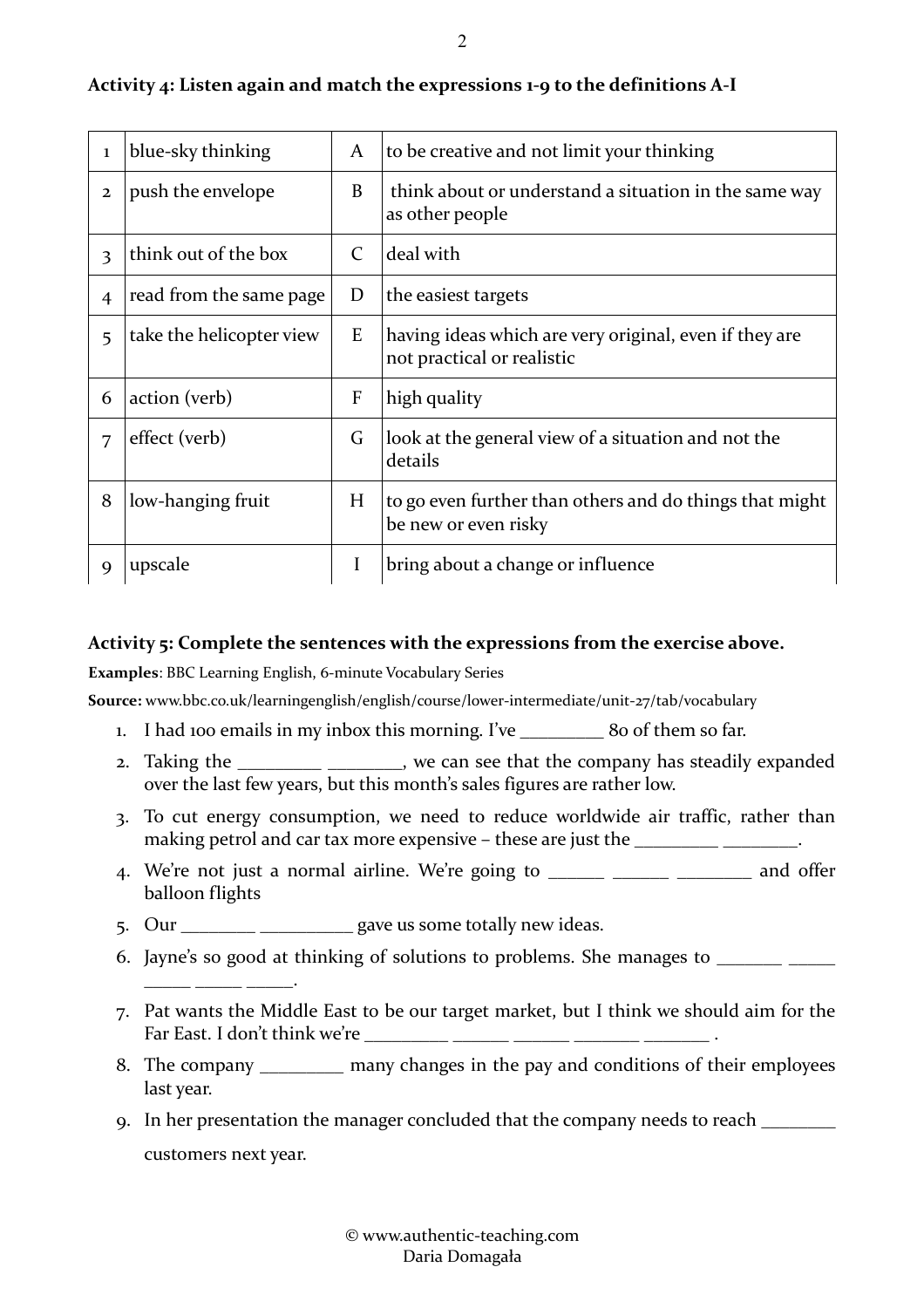## **Activity 6: Match the titles to the paragraphs**

**Author of the article**: Gillian Sharpe, BBC Scotland News

Source: www.bbc.com/news/uk-scotland-14653080

#### 1.

In a tented theatre at the Edinburgh International Book Festival, an enthusiastic audience shout out their favourite pieces of business jargon. "Could we park that idea," says one. "Direction of travel", suggests another. Then from the back comes "solutionise", prompting a widespread groan from the crowd. How we communicate at work and get the story of a business out to the wider world has never been more important. Yet the language of business - and more particularly when it descends into jargon - is often the stuff of humour. Think "low-hanging fruit" (an easy, achievable goal), "shoot the puppy" (do the unthinkable) or perhaps "think outside the box" (be creative).

Writers Jamie Jauncey and John Simmons have been sharing some of what they believe goes into really effective business communication.

#### 2.

As well as training and writing for business, Mr Jauncey also writes fiction. Mr Simmons **comes from a background** in branding. The two men have been publicising their book Room 121, but that is just part of their wider view that business communication needs to be more human. Mr Jauncey explained: "Business has lost its way with language". "It's lost its personality - that's the big problem - therefore it doesn't make a good connection with its audiences.

"It's **long-winded**, it's alienating, it's impersonal. It uses a lot of abstractions and it's just difficult language to work with and it isn't very effective in terms of good communication." But is a personality-filled piece of writing always appropriate in a business setting? "I think you'd be surprised at how appropriate it is on how many different occasions," argued John Simmons.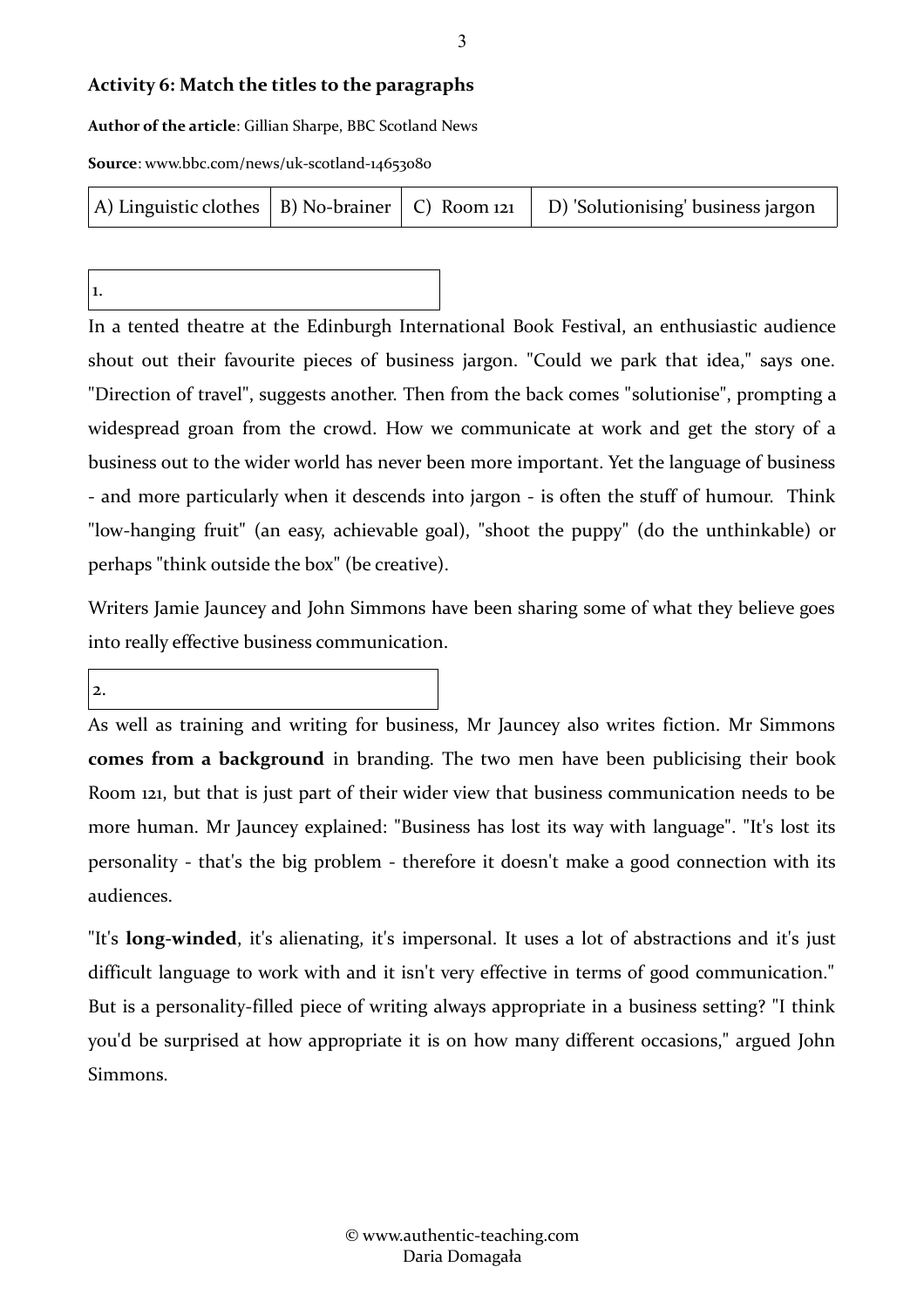"Why would any company want to come across as boring and faceless - it's a **no-brainer** really," he said. "How do you build a bridge between your organisation and the audiences out there that you're trying to reach and trying to influence? You only do it by sharing universal principles of humanity and that's effective communication." Outside the theatre, people chatted about what they had heard. "I think we're all guilty," said one. "When it comes to writing, you take on a different **mindset** at work and think, 'I've got to write in a certain way'."

Mr Simmons and Mr Jauncey believe that being natural and authentic is key to good business communication. Along with fellow business writer Stuart Delves, they also run the Dark Angels programme - creative writing in business courses. They believe that developing a person's personal, creative writing will put personality into what they write at work. "We use a lot of poetry and literature as the basis of our exercises and things like observation," said Mr Delves. "In many ways there are similarities with a creative writing course that you might do with a poet or a playwright, but I think what's unique about what we do is making that bridge between that kind of writing, into the world of business. "That's what I've been doing for 25 years, whenever I possibly can - to **breathe life into** writing."

#### 4.

3.

Kirsty Regan is a businesswoman who has been on the course. Her Edinburgh-based company, News Direct, helps organisations keep track of what politicians and others are - or are not - saying about them. She said some of her previous business writing felt like she was using language she felt obliged to use. But that has changed. "We're comfortable in our own linguistic clothes if you like," she commented. "We know what we have to say, we know where we come from, what our services are based on, what are the principles of what we do". "Certainly I feel that I've got the language to express that more usefully."

For a final word on their view of good communication, John Simmons recalled his grandmother answering the phone - a machine which for her was unfamiliar and slightly strange. He explained: "Sometimes she'd be called to the phone and you'd sit in the other room and think, 'who is that on the phone, I don't recognise that voice' - and it was my poor old nan putting on this posh voice. "And that's what happens in business with business writing - people put on that equivalent of the posh telephone voice. "They think it does them good - actually it makes them just seem rather **ludicrous** and pompous, so laugh at it, cut it out, move on," he added.

4

© www.authentic-teaching.com Daria Domagała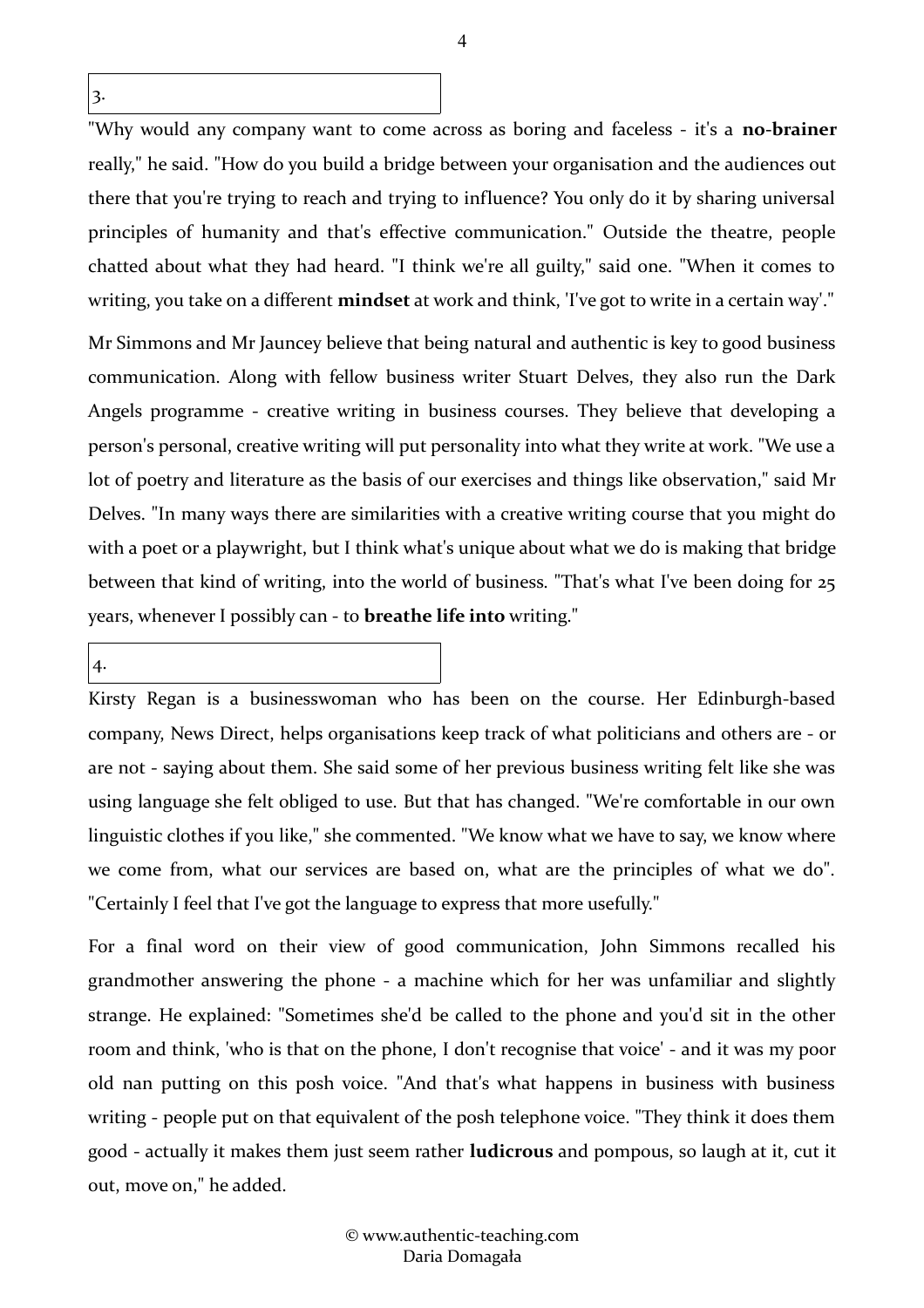## **Activity 7: Read the text again and decide if the statements are true (T) or false (F)**

- 1. Business jargon enables smooth communication. T / F
- 2. Mr Simmons opts for a colloquial approach to business writing. T / F
- 3. People feel obligated to change their style while writing. T / F
- 4. The Dark Angels programme is designed to teach how to add a personal touch to business communication. T / F
- 5. According to the article, literary language is useless for work-related pieces of writing.
- 6. Kirsty Regan has always been able to write freely. T / F
- 7. The 'phone voice' example shows that you may be ridiculed for changing your communication style. T / F

## **Activity 8: Match the expression in bold to the definitions**

**Definitions by**: Cambridge Dictionary

**Source:** dictionary.cambridge.org

| something that is very easy to do or to understand  |
|-----------------------------------------------------|
| a person's education, family and experience of life |
| bring new ideas and energy to something             |
| boring because it is too long                       |
| a person's way of thinking and their opinions       |
| stupid                                              |